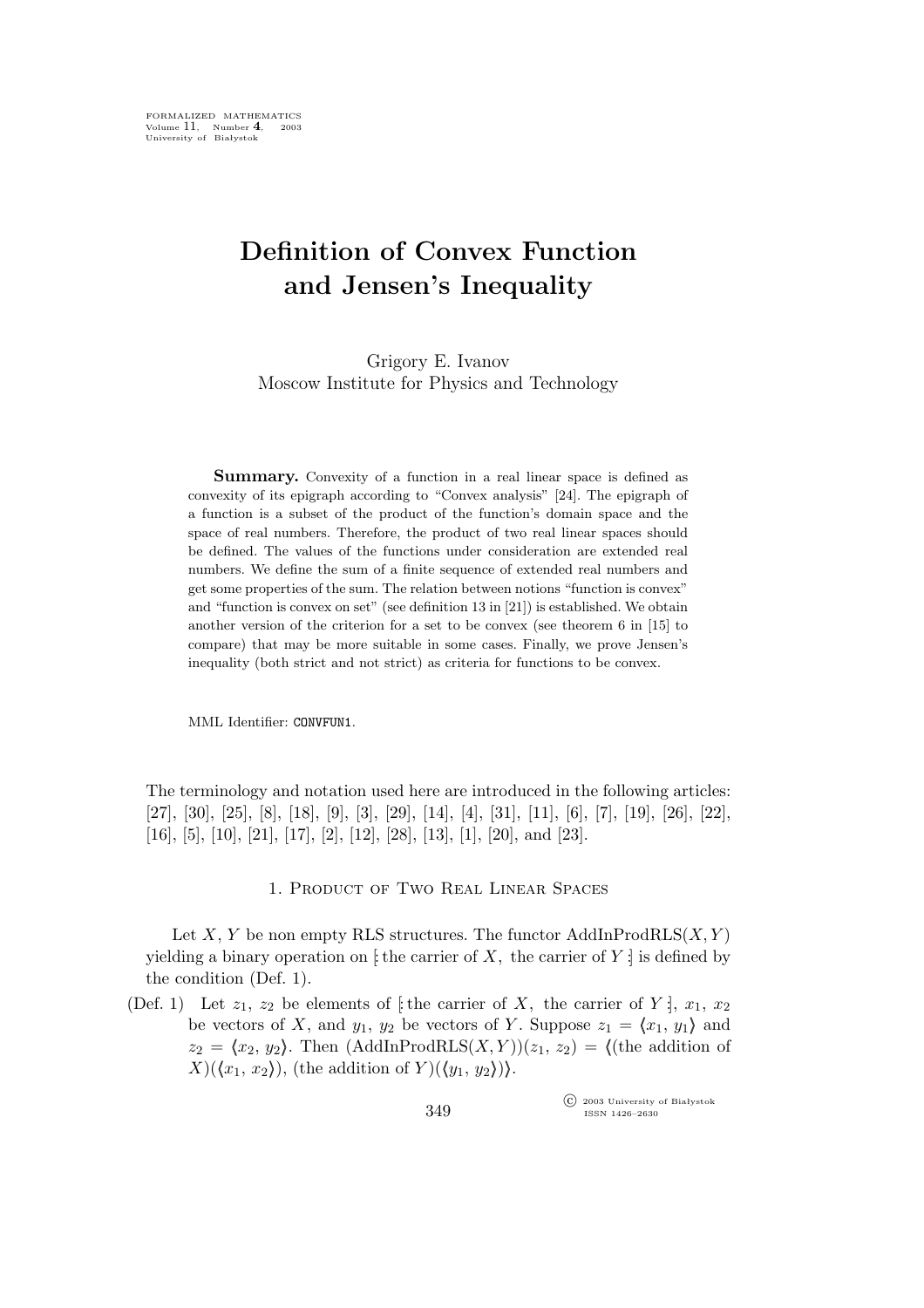## 350 GRIGORY E. IVANOV

Let X, Y be non empty RLS structures. The functor MultInProdRLS $(X, Y)$ yields a function from  $\lceil \mathbb{R}, \rceil$ : the carrier of X, the carrier of Y : : into  $\lceil \cdot \rceil$ : of X, the carrier of  $Y \cdot$  and is defined by the condition (Def. 2).

(Def. 2) Let a be a real number, z be an element of  $\mathfrak{f}$  the carrier of X, the carrier of Y :, x be a vector of X, and y be a vector of Y. Suppose  $z = \langle x, y \rangle$ . Then  $(\text{MultInProdRLS}(X, Y))(\langle a, z \rangle) = \langle \text{(the external multiplication of the image)} \rangle$  $X(\langle a, x \rangle)$ , (the external multiplication of  $Y(\langle a, y \rangle)$ ).

Let X, Y be non empty RLS structures. The functor  $\text{ProdRLS}(X, Y)$  yields an RLS structure and is defined by:

(Def. 3) ProdRLS $(X, Y) = \langle$  the carrier of X, the carrier of Y :,  $\langle 0_X, \rangle$  $0_Y$ , AddInProdRLS $(X, Y)$ , MultInProdRLS $(X, Y)$ .

Let X, Y be non empty RLS structures. Note that  $\text{ProdRLS}(X, Y)$  is non empty.

Next we state two propositions:

- (1) Let X, Y be non empty RLS structures, x be a vector of X, y be a vector of Y, u be a vector of ProdRLS $(X, Y)$ , and p be a real number. If  $u = \langle x, \rangle$  $y$ , then  $p \cdot u = \langle p \cdot x, p \cdot y \rangle$ .
- (2) Let X, Y be non empty RLS structures,  $x_1, x_2$  be vectors of X,  $y_1, y_2$ be vectors of Y, and  $u_1, u_2$  be vectors of ProdRLS(X, Y). If  $u_1 = \langle x_1, y_1 \rangle$ and  $u_2 = \langle x_2, y_2 \rangle$ , then  $u_1 + u_2 = \langle x_1 + x_2, y_1 + y_2 \rangle$ .

Let  $X$ ,  $Y$  be Abelian non empty RLS structures. One can verify that  $ProdRLS(X, Y)$  is Abelian.

Let  $X$ ,  $Y$  be add-associative non empty RLS structures. Observe that  $ProdRLS(X, Y)$  is add-associative.

Let  $X$ ,  $Y$  be right zeroed non empty RLS structures. Observe that  $ProdRLS(X, Y)$  is right zeroed.

Let  $X$ ,  $Y$  be right complementable non empty RLS structures. One can check that  $ProdRLS(X, Y)$  is right complementable.

Let  $X, Y$  be real linear space-like non empty RLS structures. Observe that  $ProdRLS(X, Y)$  is real linear space-like.

Next we state the proposition

(3) Let X, Y be real linear spaces, n be a natural number, x be a finite sequence of elements of the carrier of  $X, y$  be a finite sequence of elements of the carrier of Y, and  $z$  be a finite sequence of elements of the carrier of ProdRLS $(X, Y)$ . Suppose len  $x = n$  and len  $y = n$  and len  $z = n$  and for every natural number *i* such that  $i \in \text{Seg } n$  holds  $z(i) = \langle x(i), y(i) \rangle$ . Then  $\sum z = \langle \sum x, \sum y \rangle.$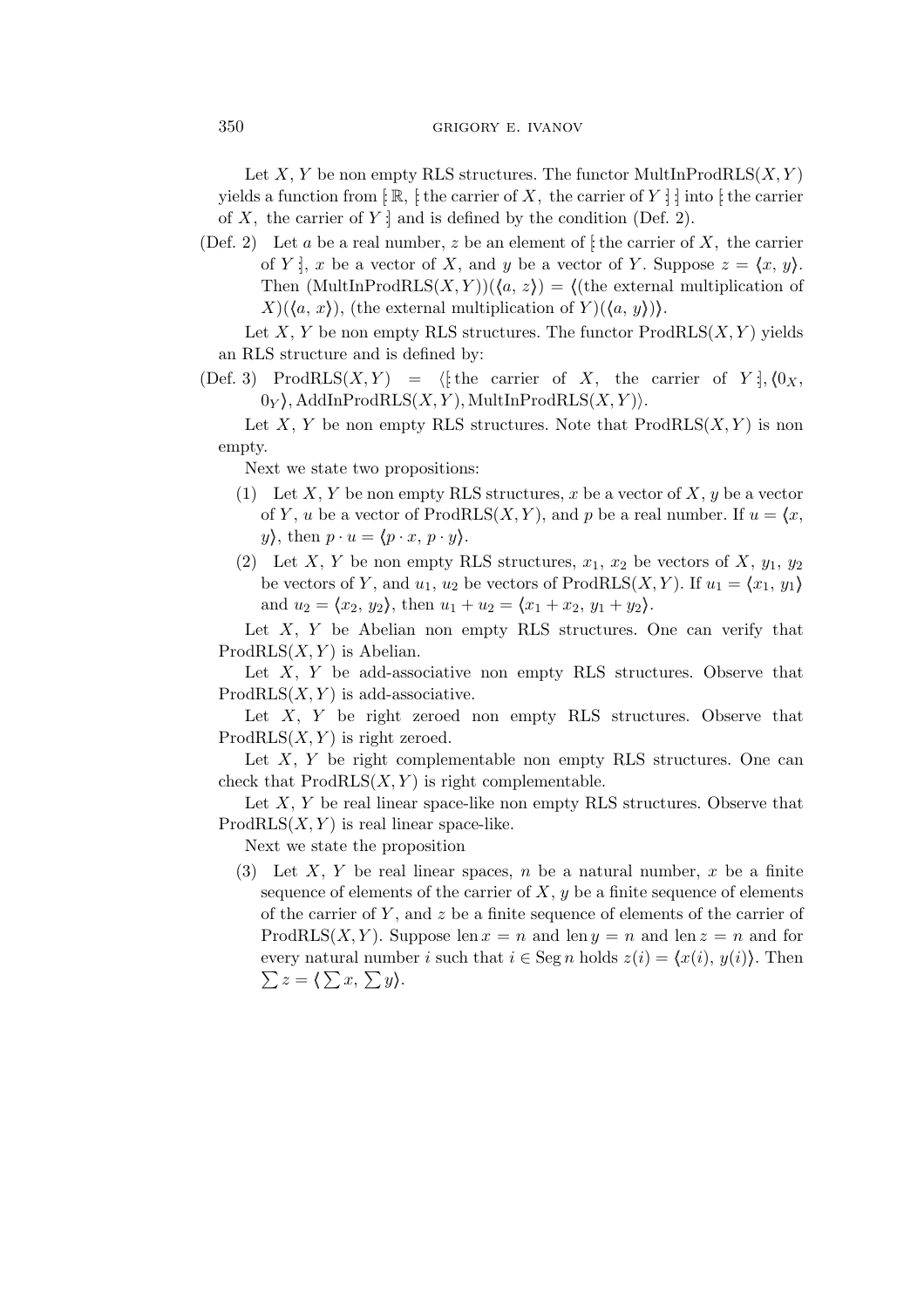#### 2. Real Linear Space of Real Numbers

The non empty RLS structure  $\mathbb{R}_{\text{RLS}}$  is defined as follows:

 $(Def. 4)$   $\mathbb{R}_{\text{RLS}} = \langle \mathbb{R}, 0, +_{\mathbb{R}}, \cdot_{\mathbb{R}} \rangle.$ 

Let us note that  $\mathbb{R}_{\text{RLS}}$  is Abelian, add-associative, right zeroed, right complementable, and real linear space-like.

## 3. Sum of Finite Sequence of Extended Real Numbers

Let F be a finite sequence of elements of  $\overline{\mathbb{R}}$ . The functor  $\sum F$  yields an extended real number and is defined by the condition (Def. 5).

(Def. 5) There exists a function f from N into  $\overline{\mathbb{R}}$  such that  $\sum F = f(\text{len } F)$ and  $f(0) = 0_{\overline{R}}$  and for every natural number i such that  $i < \text{len } F$  holds  $f(i + 1) = f(i) + F(i + 1).$ 

We now state several propositions:

- (4)  $\sum(\varepsilon_{\overline{\mathbb{R}}}) = 0_{\overline{\mathbb{R}}}.$
- (5) For every extended real number a holds  $\sum \langle a \rangle = a$ .
- (6) For all extended real numbers a, b holds  $\sum \langle a, b \rangle = a + b$ .
- (7) For all finite sequences F, G of elements of  $\overline{\mathbb{R}}$  such that  $-\infty \notin \text{rng } F$ and  $-\infty \notin \text{rng } G$  holds  $\sum (F \cap G) = \sum F + \sum G$ .
- (8) Let F, G be finite sequences of elements of  $\overline{\mathbb{R}}$  and s be a permutation of dom F. If  $G = F \cdot s$  and  $-\infty \notin \text{rng } F$ , then  $\sum F = \sum G$ .

# 4. Definition of Convex Function

Let  $X$  be a non empty RLS structure and let  $f$  be a function from the carrier of X into  $\overline{\mathbb{R}}$ . The functor epigraph f yielding a subset of ProdRLS(X,  $\mathbb{R}_{\text{RLS}}$ ) is defined as follows:

(Def. 6) epigraph  $f = \{(x, y) : x \text{ ranges over elements of } X, y \text{ ranges over elements}\}$ of  $\mathbb{R}: f(x) \leqslant \overline{\mathbb{R}}(y)$ .

Let  $X$  be a non empty RLS structure and let  $f$  be a function from the carrier of X into  $\overline{\mathbb{R}}$ . We say that f is convex if and only if:

(Def. 7) epigraph  $f$  is convex.

The following two propositions are true:

(9) Let X be a non empty RLS structure and  $f$  be a function from the carrier of X into  $\overline{\mathbb{R}}$ . Suppose that for every vector x of X holds  $f(x) \neq -\infty$ . Then f is convex if and only if for all vectors  $x_1, x_2$  of X and for every real number p such that  $0 < p$  and  $p < 1$  holds  $f(p \cdot x_1 + (1 - p) \cdot x_2) \leq$  $\overline{\mathbb{R}}(p) \cdot f(x_1) + \overline{\mathbb{R}}(1-p) \cdot f(x_2).$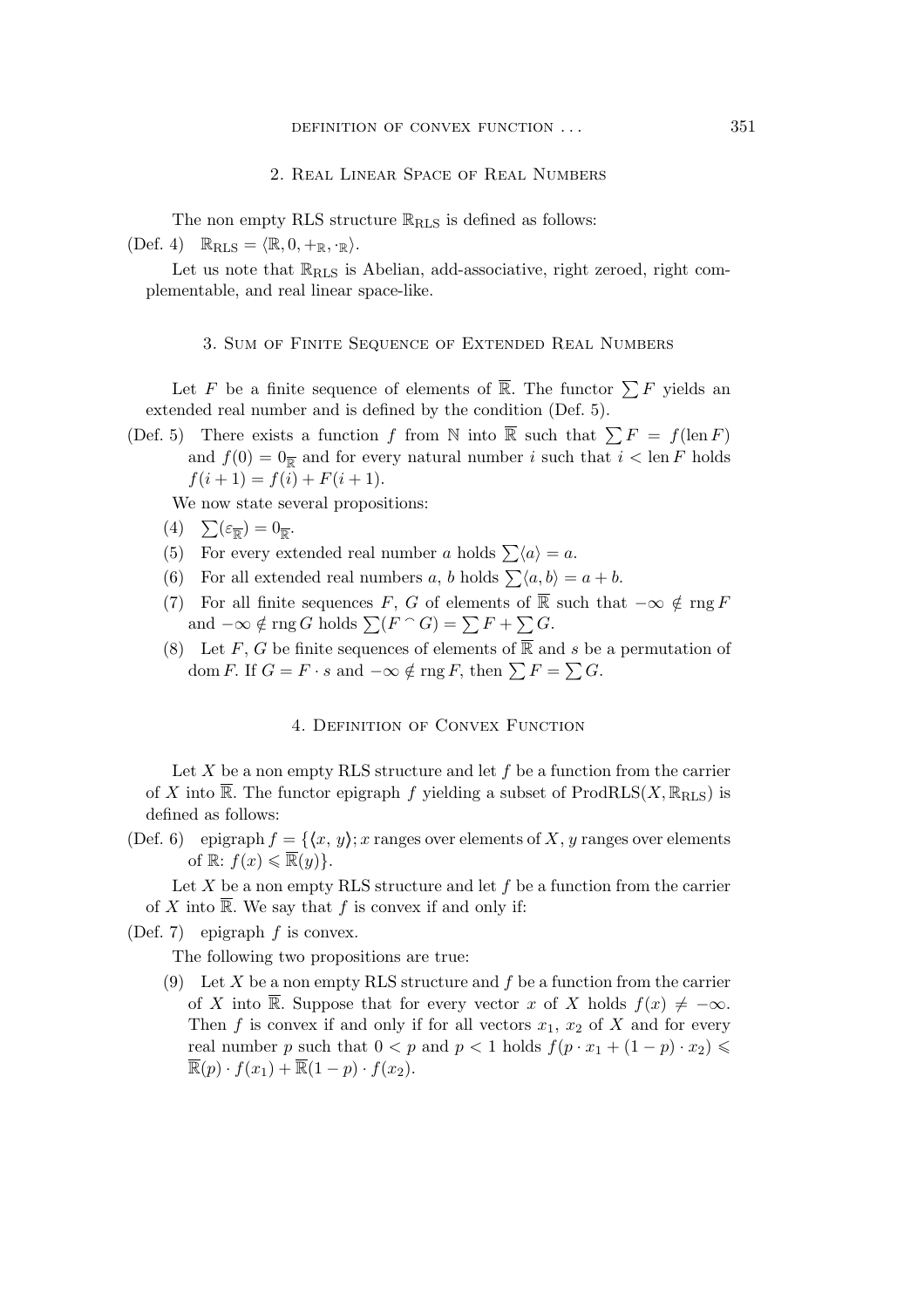## 352 GRIGORY E. IVANOV

(10) Let X be a real linear space and f be a function from the carrier of X into  $\overline{\mathbb{R}}$ . Suppose that for every vector x of X holds  $f(x) \neq -\infty$ . Then f is convex if and only if for all vectors  $x_1, x_2$  of X and for every real number p such that  $0 \leq p$  and  $p \leq 1$  holds  $f(p \cdot x_1 + (1 - p) \cdot x_2) \leq$  $\overline{\mathbb{R}}(p) \cdot f(x_1) + \overline{\mathbb{R}}(1-p) \cdot f(x_2).$ 

# 5. Relation between Notions "function is convex" and "function is convex on set"

We now state the proposition

- (11) Let f be a partial function from  $\mathbb R$  to  $\mathbb R$ , g be a function from the carrier of  $\mathbb{R}_{\text{RLS}}$  into  $\overline{\mathbb{R}}$ , and X be a subset of  $\mathbb{R}_{\text{RLS}}$ . Suppose  $X \subseteq \text{dom } f$  and for every real number x holds if  $x \in X$ , then  $g(x) = f(x)$  and if  $x \notin X$ , then  $q(x) = +\infty$ . Then q is convex if and only if the following conditions are satisfied:
	- (i)  $f$  is convex on X, and
	- $(ii)$  X is convex.

# 6. Theorem 6 from [15] in Other Words

One can prove the following proposition

(12) Let X be a real linear space and M be a subset of X. Then M is convex if and only if for every non empty natural number  $n$  and for every finite sequence p of elements of  $\mathbb R$  and for all finite sequences y, z of elements of the carrier of X such that  $\text{len } p = n$  and  $\text{len } y = n$  and  $\text{len } z = n$  and  $\sum p = 1$  and for every natural number i such that  $i \in \text{Seg } n$  holds  $p(i) > 0$ and  $z(i) = p(i) \cdot y_i$  and  $y_i \in M$  holds  $\sum z \in M$ .

# 7. Jensen's Inequality

One can prove the following two propositions:

(13) Let X be a real linear space and f be a function from the carrier of X into  $\overline{\mathbb{R}}$ . Suppose that for every vector x of X holds  $f(x) \neq -\infty$ . Then f is convex if and only if for every non empty natural number  $n$  and for every finite sequence  $p$  of elements of  $\mathbb R$  and for every finite sequence  $F$ of elements of  $\overline{\mathbb{R}}$  and for all finite sequences y, z of elements of the carrier of X such that len  $p = n$  and len  $F = n$  and len  $y = n$  and len  $z = n$  and  $\sum p = 1$  and for every natural number *i* such that  $i \in \text{Seg } n$  holds  $p(i) > 0$ and  $z(i) = p(i) \cdot y_i$  and  $F(i) = \overline{\mathbb{R}}(p(i)) \cdot f(y_i)$  holds  $f(\sum z) \leq \sum F$ .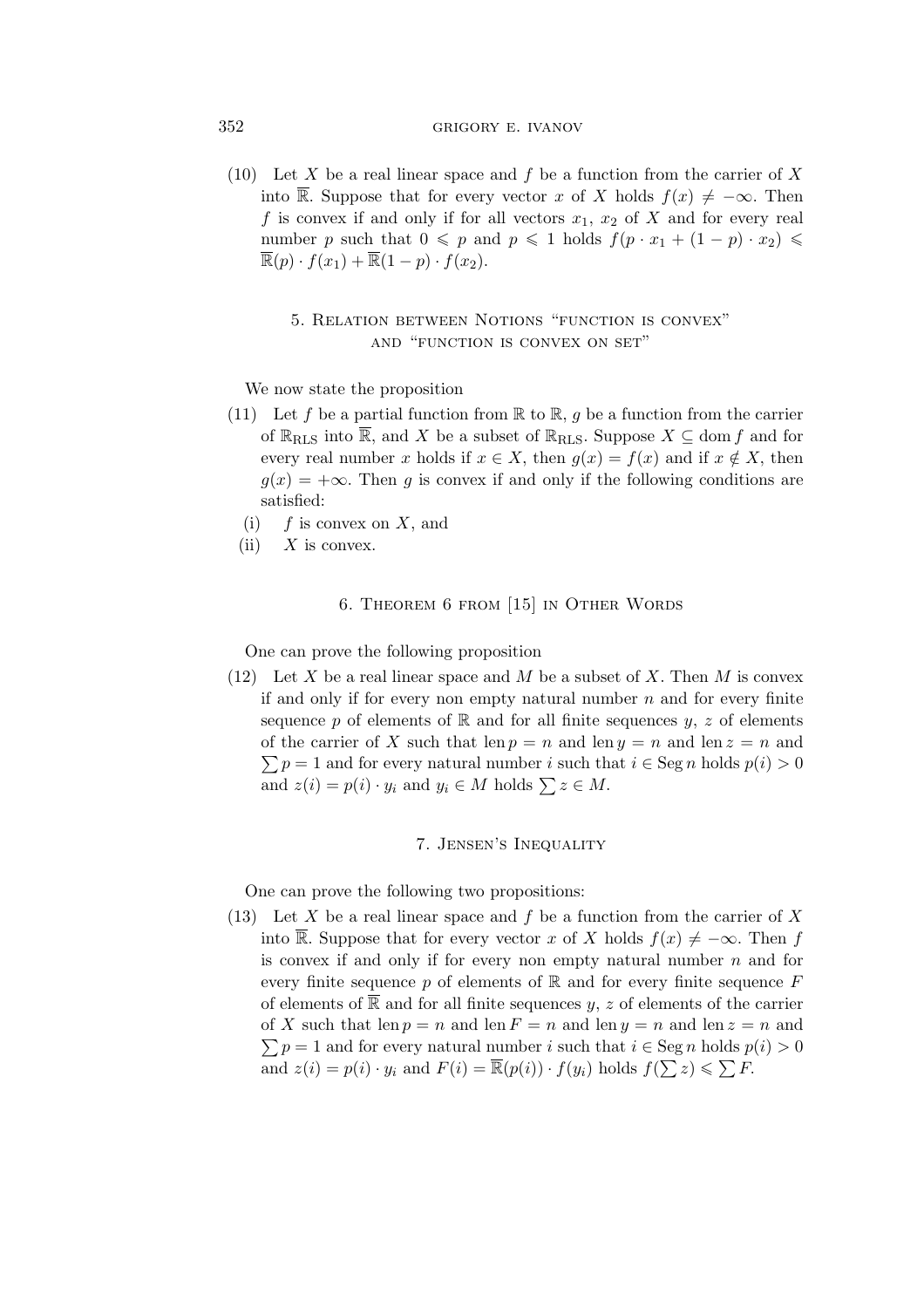(14) Let X be a real linear space and f be a function from the carrier of X into  $\overline{\mathbb{R}}$ . Suppose that for every vector x of X holds  $f(x) \neq -\infty$ . Then f is convex if and only if for every non empty natural number  $n$  and for every finite sequence p of elements of  $\mathbb R$  and for every finite sequence  $F$ of elements of  $\overline{\mathbb{R}}$  and for all finite sequences y, z of elements of the carrier  $\sum p = 1$  and for every natural number i such that  $i \in \text{Seg } n$  holds  $p(i) \geqslant 0$ of X such that len  $p = n$  and len  $F = n$  and len  $y = n$  and len  $z = n$  and and  $z(i) = p(i) \cdot y_i$  and  $F(i) = \overline{\mathbb{R}}(p(i)) \cdot f(y_i)$  holds  $f(\sum z) \leqslant \sum F$ .

## **ACKNOWLEDGMENTS**

I thank Andrzej Trybulec for teaching me Mizar.

### **REFERENCES**

- [1] Grzegorz Bancerek. Cardinal numbers. *Formalized Mathematics*, 1(**2**):377–382, 1990.
- [2] Grzegorz Bancerek. The fundamental properties of natural numbers. *Formalized Mathematics*, 1(**1**):41–46, 1990.
- [3] Grzegorz Bancerek and Krzysztof Hryniewiecki. Segments of natural numbers and finite sequences. *Formalized Mathematics*, 1(**1**):107–114, 1990.
- [4] Józef Białas. Infimum and supremum of the set of real numbers. Measure theory. *Formalized Mathematics*, 2(**1**):163–171, 1991.
- [5] Józef Białas. Series of positive real numbers. Measure theory. *Formalized Mathematics*, 2(**1**):173–183, 1991.
- [6] Józef Białas. Some properties of the intervals. *Formalized Mathematics*, 5(**1**):21–26, 1996.
- [7] Czesław Byliński. Binary operations. *Formalized Mathematics*, 1(**1**):175–180, 1990.
- [8] Czesław Byliński. Functions and their basic properties. *Formalized Mathematics*, 1(**1**):55– 65, 1990.
- [9] Czesław Byliński. Functions from a set to a set. *Formalized Mathematics*, 1(**1**):153–164, 1990.
- [10] Czesław Byliński. Partial functions. *Formalized Mathematics*, 1(**2**):357–367, 1990.
- [11] Czesław Byliński. Some basic properties of sets. *Formalized Mathematics*, 1(**1**):47–53, 1990.
- [12] Czesław Byliński. The sum and product of finite sequences of real numbers. *Formalized Mathematics*, 1(**4**):661–668, 1990.
- [13] Agata Darmochwał. Finite sets. *Formalized Mathematics*, 1(**1**):165–167, 1990.
- [14] Noboru Endou, Takashi Mitsuishi, and Yasunari Shidama. Convex sets and convex combinations. *Formalized Mathematics*, 11(**1**):53–58, 2003.
- [15] Noboru Endou, Yasumasa Suzuki, and Yasunari Shidama. Some properties for convex combinations. *Formalized Mathematics*, 11(**3**):267–270, 2003.
- [16] Noboru Endou, Katsumi Wasaki, and Yasunari Shidama. Basic properties of extended real numbers. *Formalized Mathematics*, 9(**3**):491–494, 2001.
- [17] Noboru Endou, Katsumi Wasaki, and Yasunari Shidama. Definitions and basic properties of measurable functions. *Formalized Mathematics*, 9(**3**):495–500, 2001.
- [18] Krzysztof Hryniewiecki. Basic properties of real numbers. *Formalized Mathematics*, 1(**1**):35–40, 1990.
- [19] Jarosław Kotowicz. Real sequences and basic operations on them. *Formalized Mathematics*, 1(**2**):269–272, 1990.
- [20] Jarosław Kotowicz. Functions and finite sequences of real numbers. *Formalized Mathematics*, 3(**2**):275–278, 1992.
- [21] Jarosław Kotowicz and Yuji Sakai. Properties of partial functions from a domain to the set of real numbers. *Formalized Mathematics*, 3(**2**):279–288, 1992.
- [22] Eugeniusz Kusak, Wojciech Leończuk, and Michał Muzalewski. Abelian groups, fields and vector spaces. *Formalized Mathematics*, 1(**2**):335–342, 1990.